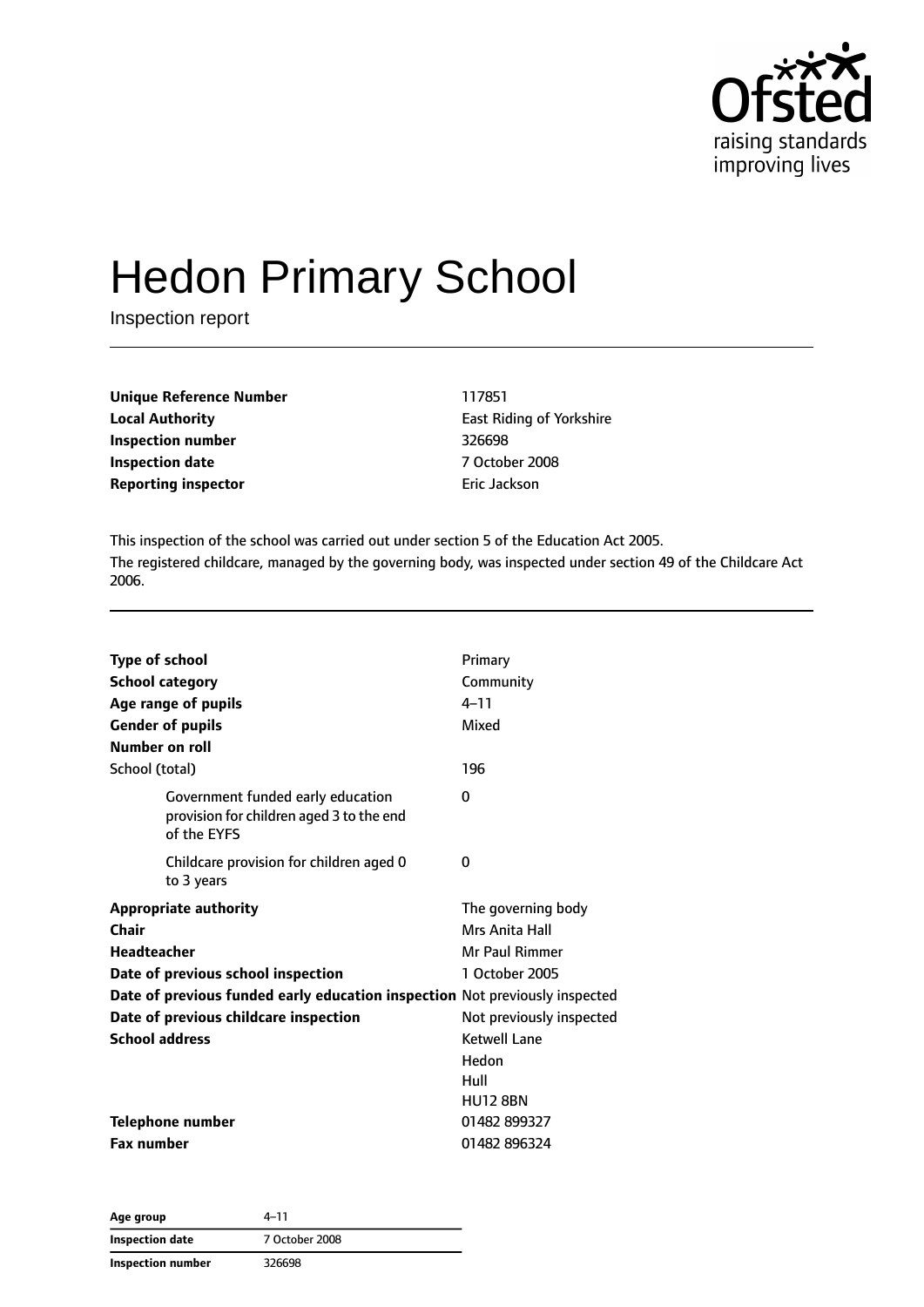.

<sup>©</sup> Crown copyright 2008

Website: www.ofsted.gov.uk

This document may be reproduced in whole or in part for non-commercial educational purposes, provided that the information quoted is reproduced without adaptation and the source and date of publication are stated.

Further copies of this report are obtainable from the school. Under the Education Act 2005, the school must provide a copy of this report free of charge to certain categories of people. A charge not exceeding the full cost of reproduction may be made for any other copies supplied.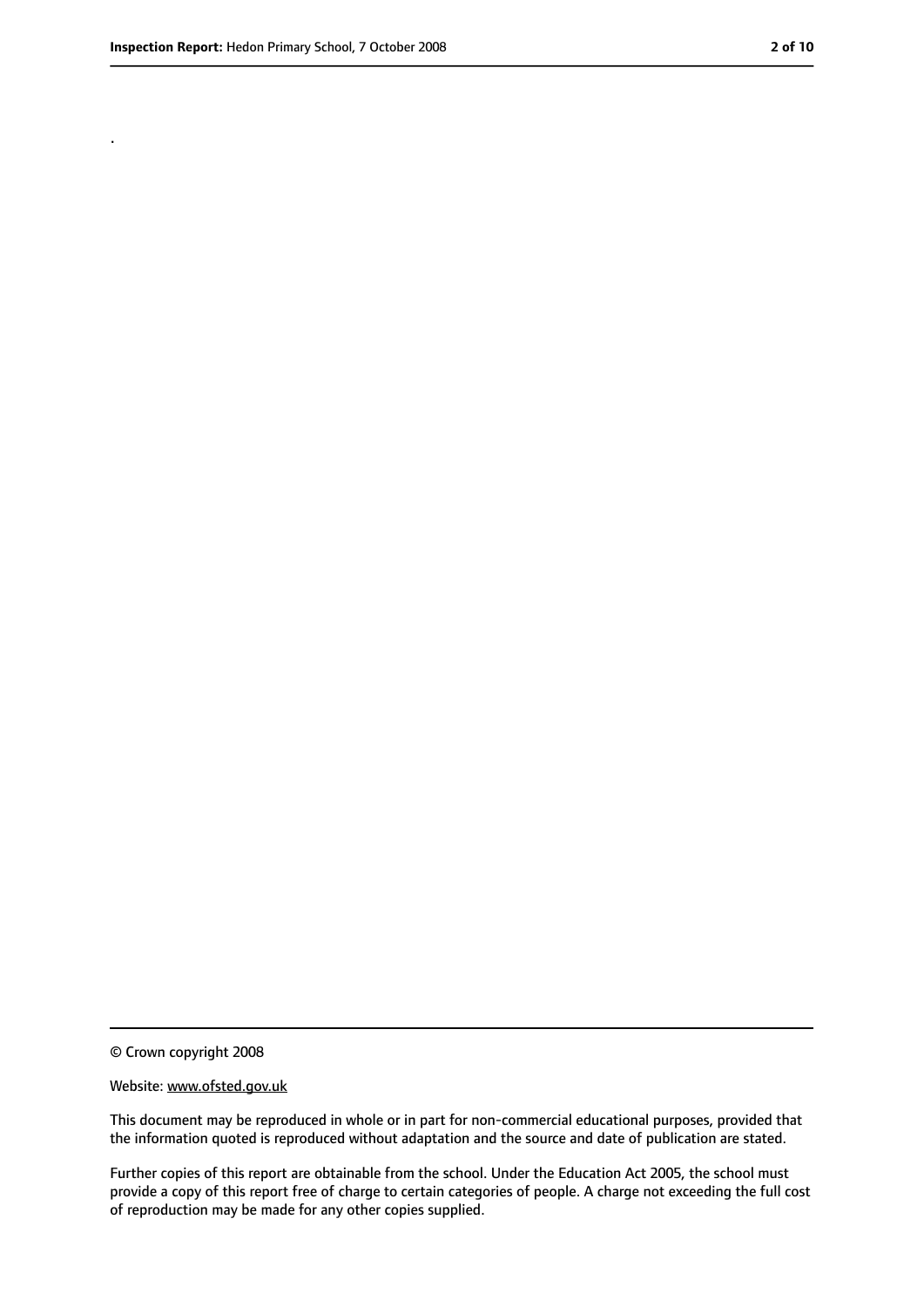# **Introduction**

The inspection was carried out by an Additional Inspector. The inspector evaluated the overall effectiveness of the school and investigated the following issues.

- Progress by the end of Year 2 and Year 6 in academic and personal terms.
- The quality and effectiveness of academic guidance on children's learning in mathematics and science.
- How effectively the leadership and management monitor and evaluate the schools' success against outcomes for the children.

The inspector gathered evidence from lesson observations, looking at pupils' work, assessment information, documents, interviews and discussions with the headteacher, staff, pupils and significant partners of the school. Other aspects of the school's work were not investigated in detail, but the inspector found no evidence to suggest that the school's own assessments, as given in its self-evaluation, were not justified, and these have been included where appropriate in this report.

## **Description of the school**

Hedon is an average sized primary school serving a socio-economically mixed community, with over half of its pupils coming from a disadvantaged area. The school provides for children in the Early Years Foundation Stage (EYFS) of learning in a mixed Reception/Year 1 class. The proportion of pupils with a statement of their educational needs is above average, but overall, an average proportion of pupils are identified with learning difficulties and/or disabilities. Almost all the pupils are of White British heritage.

### **Key for inspection grades**

| Grade 1 | Outstanding  |
|---------|--------------|
| Grade 2 | Good         |
| Grade 3 | Satisfactory |
| Grade 4 | Inadequate   |
|         |              |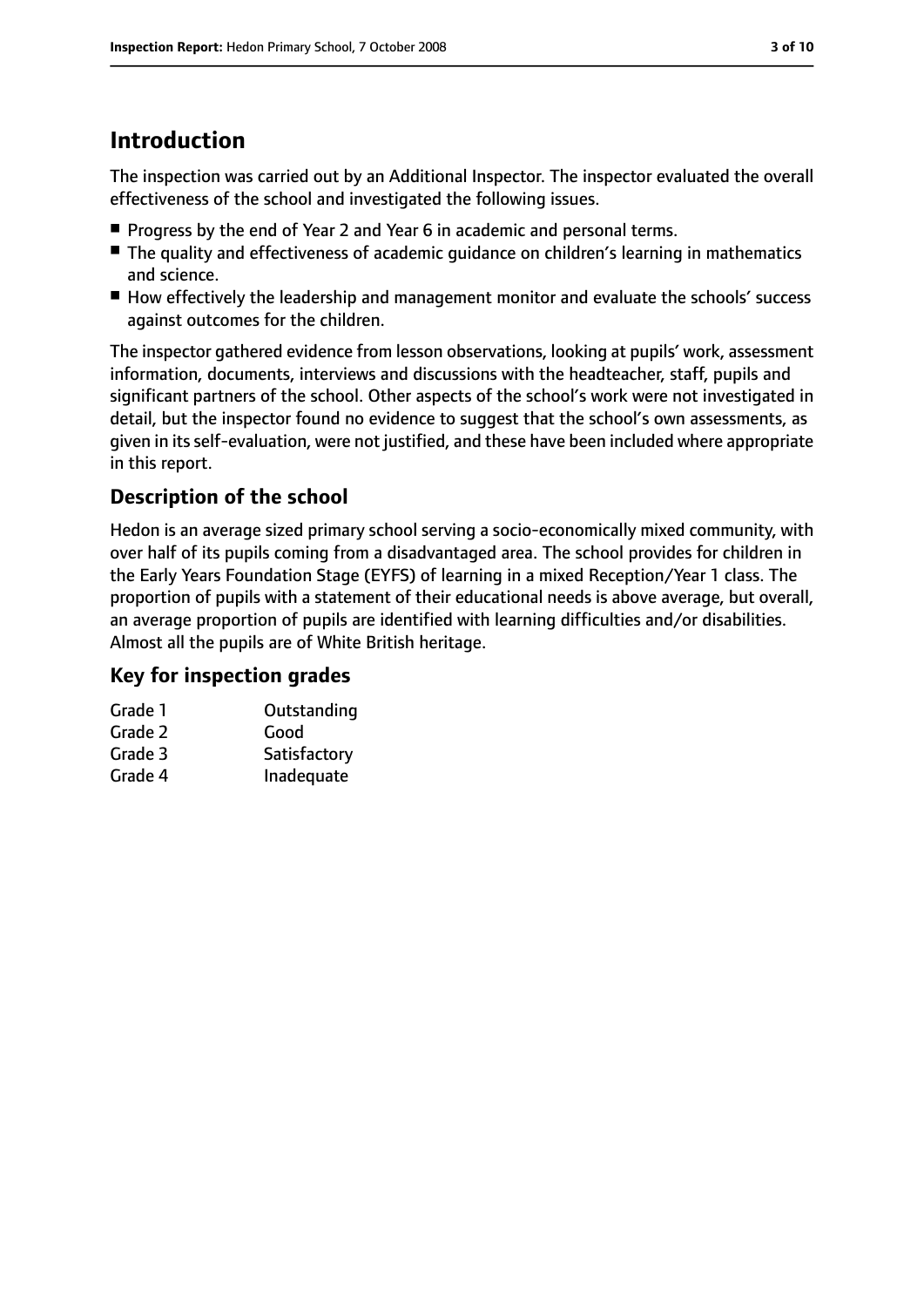# **Overall effectiveness of the school**

#### **Grade: 2**

The school has maintained its strengths from the last inspection, continuing to provide a good education for its pupils. Parents and pupils are full of praise for the staff, saying that they have high expectations, provide very good care and are 'firm but fair'. Inspection evidence confirms these views, also matching those expressed by the school in its accurate self-evaluation.

Standards are broadly average and achievement is good. This represents a steady improvement in standards since the last inspection. Early indications are that the results of national tests fell back in 2008 to below 2007 levels, but these still reflect good progress across the school from much lower than average beginnings in Reception. Achievement in science was particularly high in 2007, and has improved well in mathematics since the last inspection. Pupils' writing skills are the weakest element in their development of basic skills, although some pupils reach high levels by Year 6. The school has the improvement of pupils' writing as a current development issue. Pupils develop good skills in information and communication technology (ICT), Year 4 pupils following a specific keyboard course to increase their competence well.

The good quality of pupils' personal development was recognised in the last inspection, and is confirmed by current inspection findings. Year 6 pupils are confident, articulate learners: they show in their positive attitudes and excellent behaviour how well the school supports their parents in helping them grow. Pupils' spiritual, moral, social and cultural development is well promoted, and they enjoy a wide range of stimulating and challenging opportunities to enhance these aspects of learning. They live the healthy lifestyle messages promoted by the staff, and recognise the wisdom of the headteacher's reminders in assembly about how to keep themselves and others safe. Pupils love school as is exemplified by their enthusiastic descriptions of trips out, visitors to the school, and interesting, often exciting, lessons. Pupils learn from an early age to care for the fabric and resources of the school. They develop a strong sense of community, willingly carrying out duties such as litter pickers, school councillors and classroom monitors. By the time they leave they are well prepared for their future lives, confirmed by the Head of Year 7 in the main receiving high school.

Achievement is good because the educational provision is good. Pupils make good progress in their learning because the teaching is well organised, planned and delivered. Teachers in Years 5 and 6 have adapted new national guidance in literacy and numeracy creatively to meet children's needs. Pupils with learning difficulties and/or disabilities are very well supported and make good progress towards their learning targets. The school insists on all pupils having access to all learning opportunities, movingly described by parents who value highly the staff's care and determination to help their children. Gifted and talented children are identified and provided with appropriate challenge. The best lessons have a purposeful buzz of activity, with pupils fully engaged in tasks that demand thought and concentration. Sometimes, however, opportunities are missed to encourage pupils to discuss their work in order to extend the range of their vocabulary and understanding. The good curriculum covers all required elements well, and is enhanced by a rich programme of after-school clubs, visits and residential trips.

The staff's care, quidance and support for the pupils are good. The school is safe and all required child protection and safeguarding procedures are in place. The pupils' welfare is paramount in the school's planning and is recognised and welcomed by parents. Vulnerable pupils and those with additional needs are carefully nurtured and successfully encouraged to achieve well. Support staff are deployed well to support groups or individuals effectively. Teachers' marking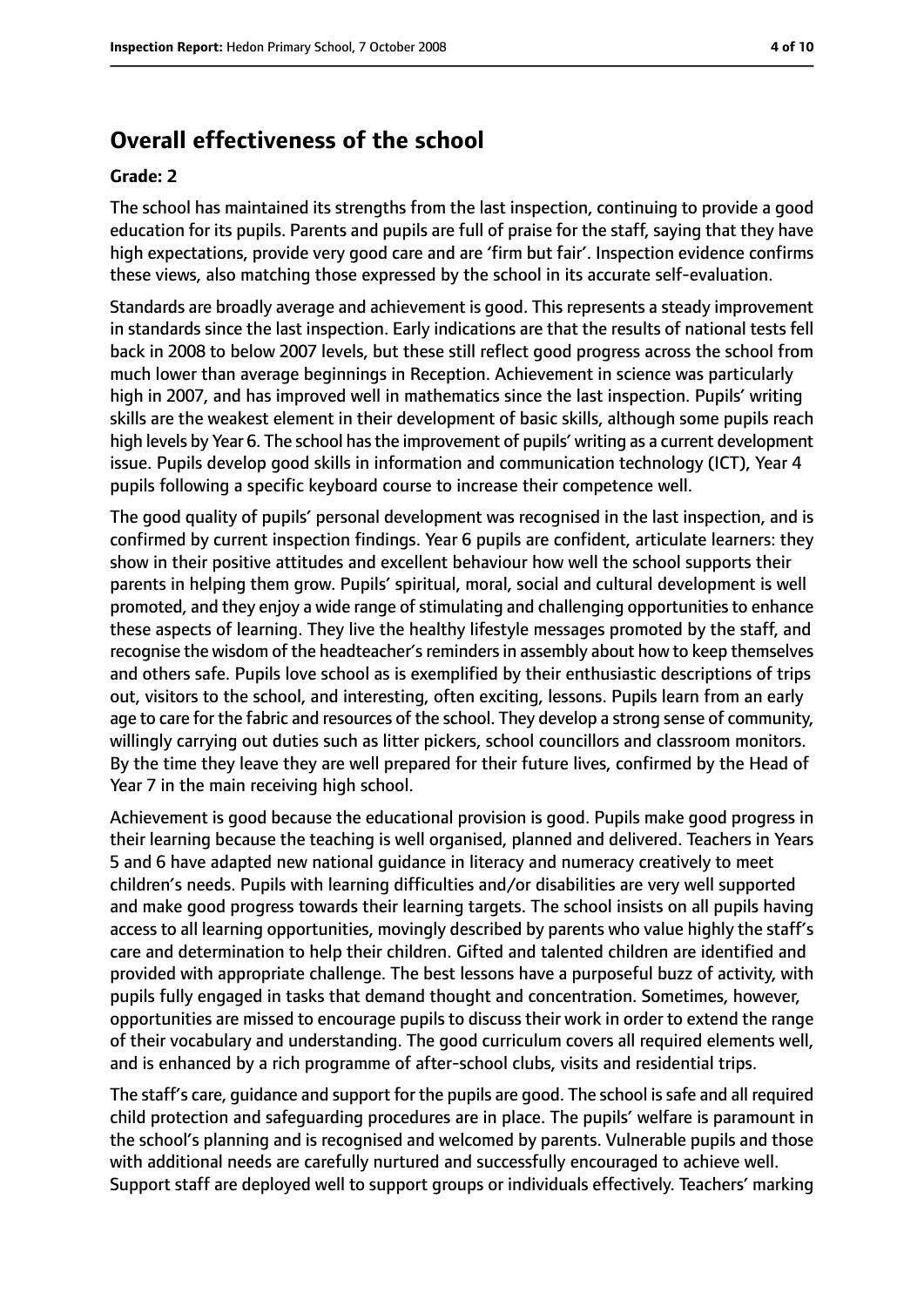of pupils' work isthorough and helpful, pointing outstrengths and offering guidance to improve. Older pupils initial their response to marking, and are given time to complete any extra tasks. Teachers use their knowledge of pupils' progress well to set them new learning targets. Pupils say that they always know what their learning objectives are in lessons because the teachers make them clear. However, general records of pupils' progress and achievement are too complex to identify patterns in pupils' progress or to pick out individuals or groups needing extra support or challenge.

Leadership and management are good. The staff are highly skilled and experienced, know the pupils and their families well, and work together successfully to promote good learning. They also set high standards for pupils' personal development that lead to them behave extremely well. The headteacher and other senior leaders ensure that the school runs smoothly, and that school improvement is clear and soundly based in thorough evaluation of the school's outcomes. The evaluation of the school's extensive assessment data is more complex than it should be because it is not recorded clearly and accessibly enough. This makes it difficult to set and monitor pupils' targets for improvement. There are very good links with parents and the main link High School, and with local community organisations. These help the pupils to develop citizenship skills well. Governors are closely involved and provide effective support and challenge to the school. The school's development planning is ambitious and far-reaching, so that improvement is good and there is good capacity to improve further. This plan includes the improvement of the outdoor learning area for children in the EYFS, which is timely.

## **Effectiveness of the Early Years Foundation Stage**

#### **Grade: 2**

Provision in the Early Years Foundation Stage (EYFS) is good. It is well managed so that children achieve well, many of them from below typical starting points. They reach close to expected levels for their age by the time they reach Year 1. The setting is safe and secure and the staff care for the children well. Children are well settled, and clearly enjoy their learning activities. They learn in a class with Year 1 pupils. The leading teacher and well trained teaching assistant, who oversees much of the learning for Reception, plan effectively from the same theme for the whole class but the two groups have different learning experiences. For Reception children, these experiences cover the new requirements of the EYFS successfully in the main, although continuous outdoor learning and choice indoors are constrained. This is in part because there are limitations in the interior design and in outdoor provision. During the inspection, Reception children were observed concentrating well whilst learning sounds and letters. They already form letters accurately in the main and can sound out and say common three letter words. Many of them also painted exuberant and skilled images of beach scenes and activities. They could explain well what their painting intention was, and why they had chosen the colours used. The lack of sufficient opportunities for children to initiate their own activities limits children's independence, but overall, their personal development and well-being are good. Good assessment procedures ensure that children's progress is monitored, recorded and used well to plan new learning, recognised as good practice in a Local Authority evaluation in July 2008.

#### **What the school should do to improve further**

- In order to raise standards in writing across the school place more emphasis on talk and discussion to improve pupils' speaking and thinking vocabulary.
- Evaluate assessment information more clearly to: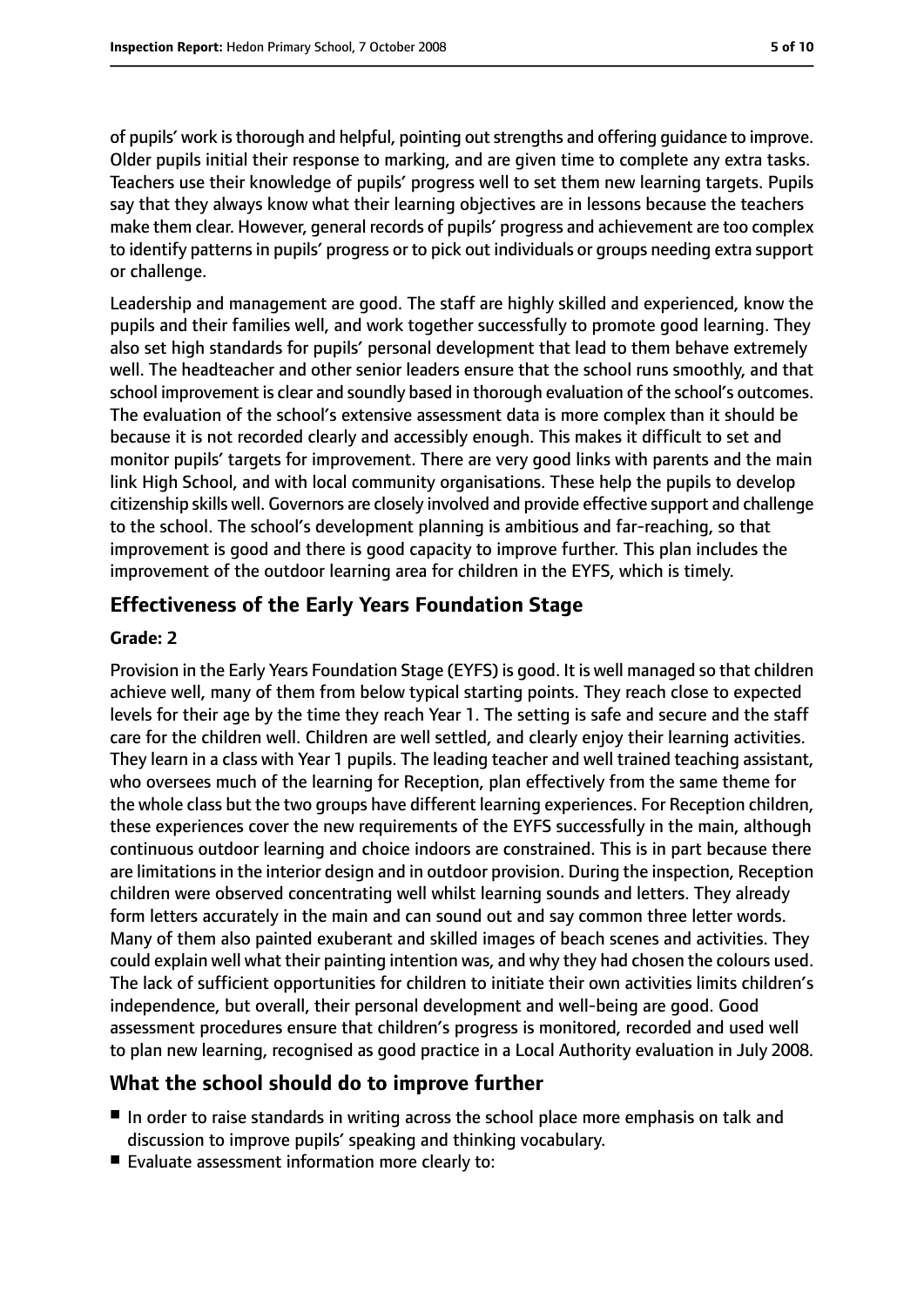- make sharply focused judgements about pupils' progress and especially identify those needing additional support or challenge
- monitor more effectively pupils' progress towards their learning targets.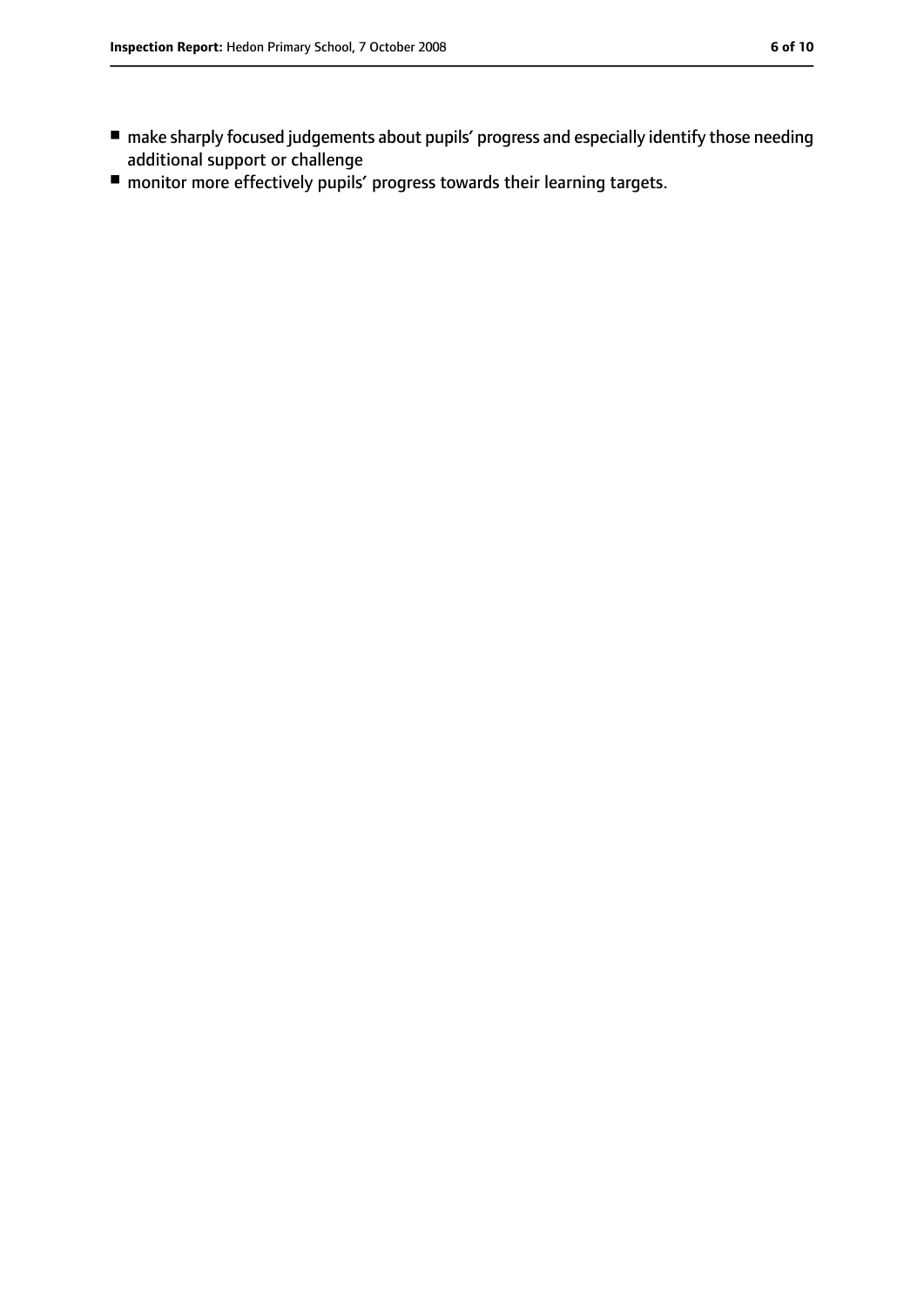**Any complaints about the inspection or the report should be made following the procedures set out in the guidance 'Complaints about school inspection', which is available from Ofsted's website: www.ofsted.gov.uk.**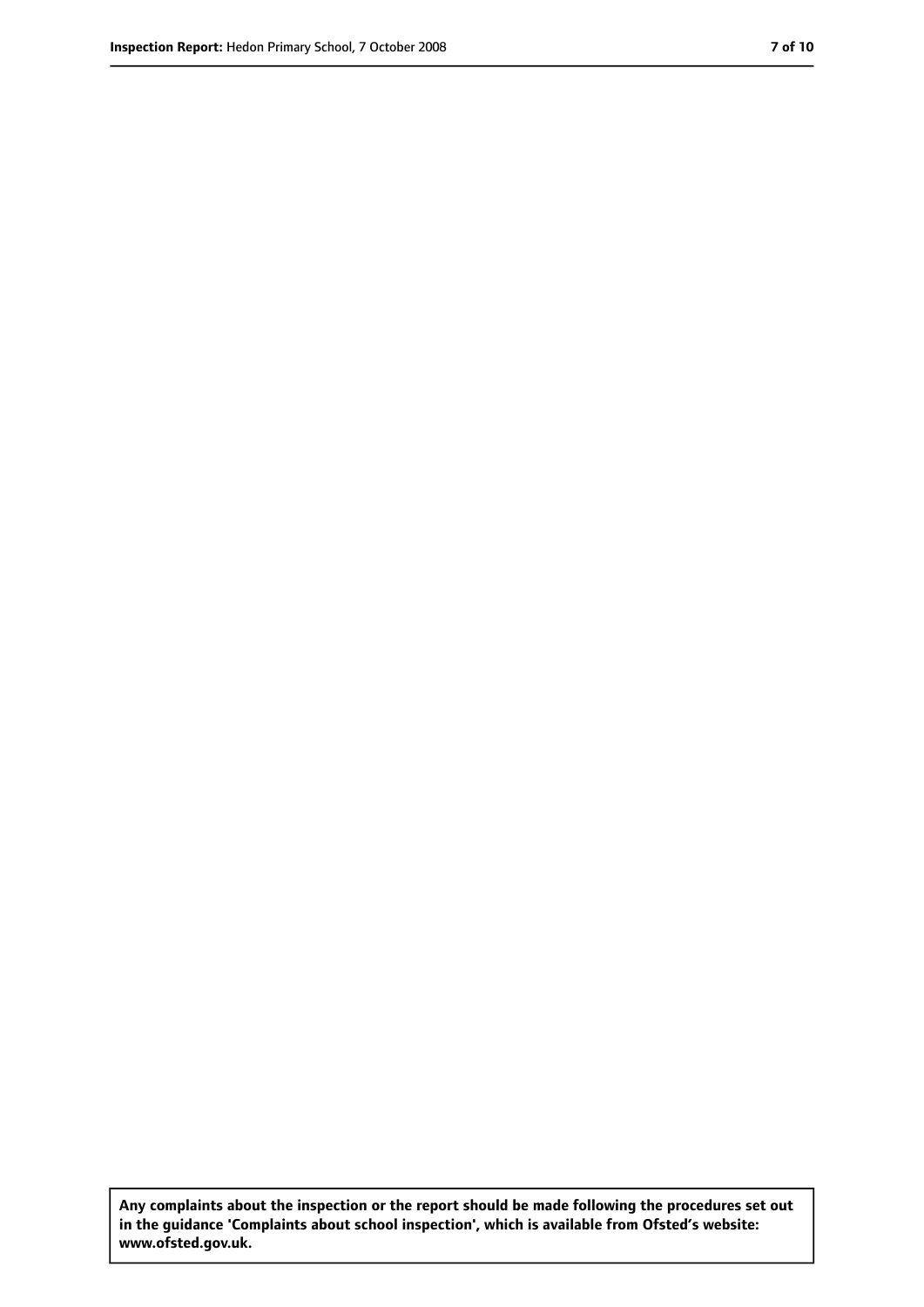# **Inspection judgements**

| key to judgements: grade 1 is outstanding, grade 2 good, grade 3 satisfactory, and ا | <b>School</b>  |
|--------------------------------------------------------------------------------------|----------------|
| arade 4 inadequate                                                                   | <b>Overall</b> |

#### **Overall effectiveness**

| How effective, efficient and inclusive is the provision of<br>education, integrated care and any extended services in meeting the<br>needs of learners? |     |
|---------------------------------------------------------------------------------------------------------------------------------------------------------|-----|
| Effective steps have been taken to promote improvement since the last<br>inspection                                                                     | Yes |
| How well does the school work in partnership with others to promote learners'<br>well being?                                                            |     |
| The capacity to make any necessary improvements                                                                                                         |     |

# **Effectiveness of the Early Years Foundation Stage**

| How effective is the provision in meeting the needs of children in the<br>l EYFS?              |  |
|------------------------------------------------------------------------------------------------|--|
| How well do children in the EYFS achieve?                                                      |  |
| How good are the overall personal development and well-being of the children<br>I in the EYFS? |  |
| How effectively are children in the EYFS helped to learn and develop?                          |  |
| How effectively is the welfare of children in the EYFS promoted?                               |  |
| How effectively is provision in the EYFS led and managed?                                      |  |

#### **Achievement and standards**

| How well do learners achieve?                                                                               |  |
|-------------------------------------------------------------------------------------------------------------|--|
| The standards <sup>1</sup> reached by learners                                                              |  |
| How well learners make progress, taking account of any significant variations<br>between groups of learners |  |
| How well learners with learning difficulties and/or disabilities make progress                              |  |

## **Annex A**

<sup>&</sup>lt;sup>1</sup>Grade 1 - Exceptionally and consistently high; Grade 2 - Generally above average with none significantly below average; Grade 3 - Broadly average to below average; Grade 4 - Exceptionally low.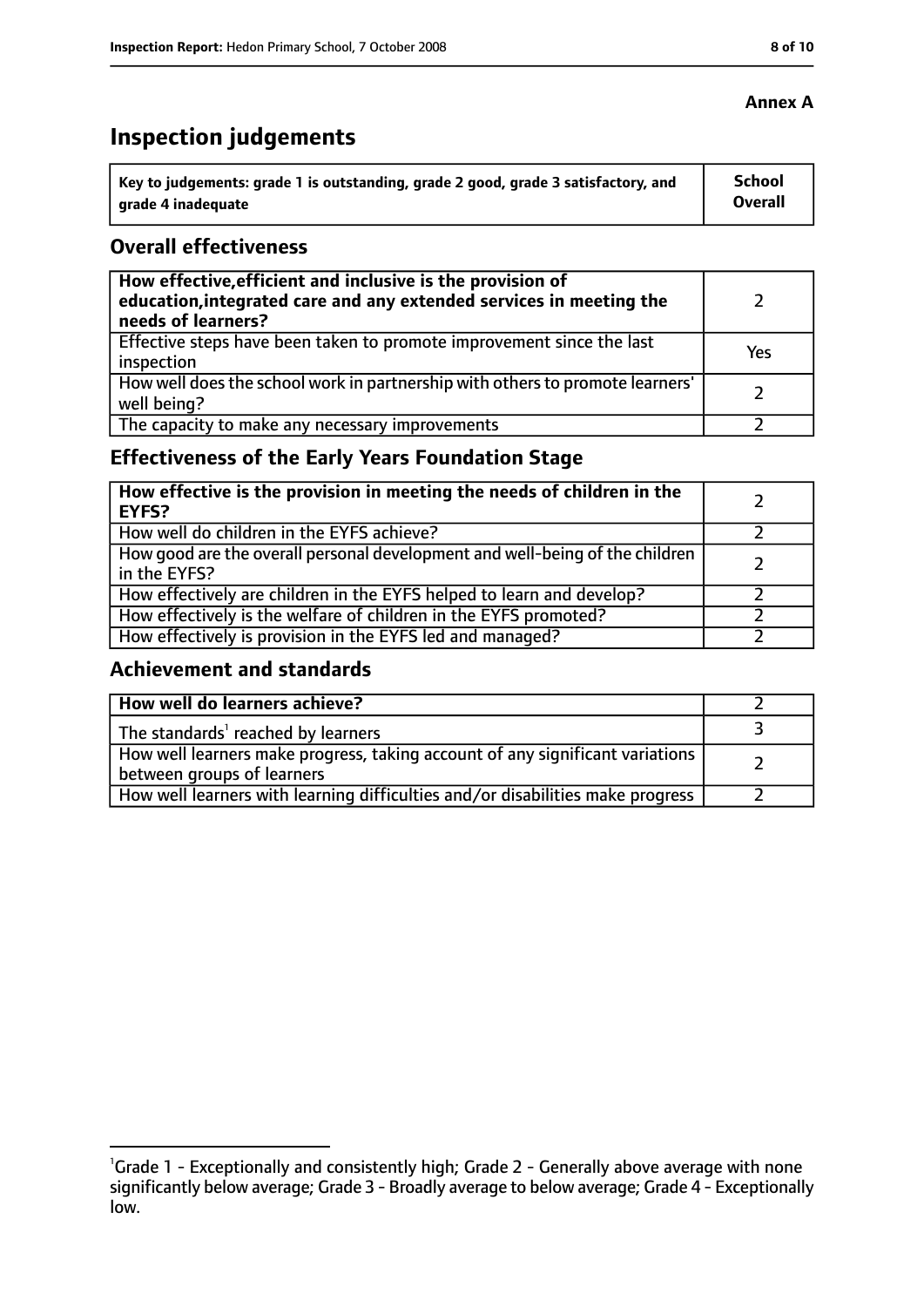# **Personal development and well-being**

| How good are the overall personal development and well-being of the<br>learners?                                 |  |
|------------------------------------------------------------------------------------------------------------------|--|
| The extent of learners' spiritual, moral, social and cultural development                                        |  |
| The extent to which learners adopt healthy lifestyles                                                            |  |
| The extent to which learners adopt safe practices                                                                |  |
| The extent to which learners enjoy their education                                                               |  |
| The attendance of learners                                                                                       |  |
| The behaviour of learners                                                                                        |  |
| The extent to which learners make a positive contribution to the community                                       |  |
| How well learners develop workplace and other skills that will contribute to<br>their future economic well-being |  |

# **The quality of provision**

| How effective are teaching and learning in meeting the full range of<br>learners' needs?              |  |
|-------------------------------------------------------------------------------------------------------|--|
| How well do the curriculum and other activities meet the range of needs and<br>interests of learners? |  |
| How well are learners cared for, quided and supported?                                                |  |

# **Leadership and management**

| How effective are leadership and management in raising achievement<br>and supporting all learners?                                              |           |
|-------------------------------------------------------------------------------------------------------------------------------------------------|-----------|
| How effectively leaders and managers at all levels set clear direction leading<br>to improvement and promote high quality of care and education |           |
| How effectively leaders and managers use challenging targets to raise standards                                                                 | フ         |
| The effectiveness of the school's self-evaluation                                                                                               |           |
| How well equality of opportunity is promoted and discrimination eliminated                                                                      |           |
| How well does the school contribute to community cohesion?                                                                                      |           |
| How effectively and efficiently resources, including staff, are deployed to<br>achieve value for money                                          |           |
| The extent to which governors and other supervisory boards discharge their<br>responsibilities                                                  |           |
| Do procedures for safequarding learners meet current government<br>requirements?                                                                | Yes       |
| Does this school require special measures?                                                                                                      | <b>No</b> |
| Does this school require a notice to improve?                                                                                                   | No        |